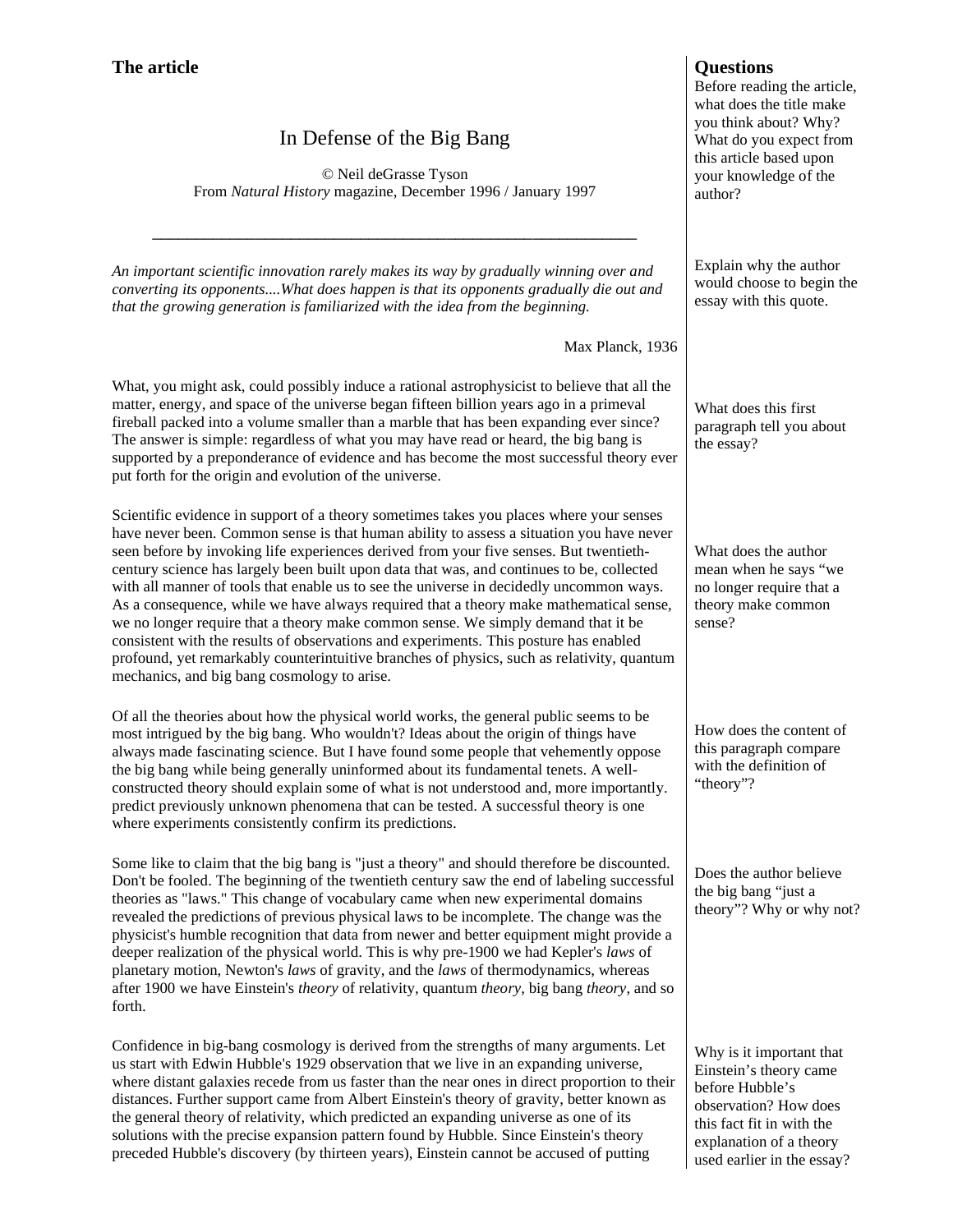forth an after-the-fact explanation.

For any theory, one should not hesitate to question every possible assumption, no matter how basic they are. If you happen to have a gripe with the claim that objects with high velocity of recession, are farther away than objects with low velocity of recession then consider the existence of gravitational lenses as a simple test-case. As first predicted by Einstein, the gravity of a high-mass foreground object can distort space in its vicinity so that an object which, by chance, falls along the line of sight in the background , can look as though it is split into two or more images. These optical antics have been observed in dozens of galaxies all around the sky and the "lensed" object (presumed to be in the background simply because it was the one that got lensed ) always has a higher recession velocity than the object whose gravity is serving as the lens itself.

Perhaps it's some kind of an illusion that very distant galaxies have very high recession velocities. We measure the velocities from the increase in wavelength (and associated decrease in frequency) in the spectrum of the light emitted by the galaxy. If indeed the galaxies are receding and have shifted spectral features because of it then they ought to measurably exhibit a stretching of time intervals. Recently, supernovae discovered in distant galaxies have been found to take more time to explode and decline in luminosity than counterpart supernovae in nearby galaxies. That extra time happens to be precisely what you would expect from the wavelength and frequency shifts of the spectral features.

The most powerful supporting argument for the big bang derives from the "cosmic microwave background." Shortly after the Second World War, and shortly after the notion of a hot, explosive origin for the universe was proposed by the physicist George Gamow, the physicists Ralph Alpher and Robert Herman invoked simple principles of thermodynamics and particle physics to infer that the density of matter and energy of the universe must have been higher in the past, concluding that there should be a leftover signal from an earlier time, when the ambient temperature of the universe was thousands of degrees. That leftover signal, by virtue of the expanding universe, should have cooled appreciably and would appear today as an omni-directional bath of microwave energy with a characteristic temperature of a few degrees on the Kelvin absolute temperature scale. In 1965 a part of this background signal serendipitously revealed itself in data obtained by the microwave antennae of two Bell Labs physicists, Arno Penzias and Robert Wilson, for which they were jointly awarded the 1978 Nobel prize in physics.

If you have a gripe with the claim that some accidentally discovered microwaves are the cooled remnant of a youthful, hot universe, then consider that the big bang predicts a specific mixture of energy for this bath of microwaves that characterizes a single temperature. By similar reasoning, the specific mixture of energy emitted by the Sun (including the relative amounts of infrared, visible and ultraviolet light), characterizes a single temperature (6000 kelvins) at its surface. In 1990, the COBE satellite (COsmic Background Explorer) measured this background and indicated a single temperature (2.726 kelvins) to an accuracy of two-tenths of one percent.

You might be skeptical about whether this single-temperature assortment of microwaves actually came from the early universe. You might prefer to think they were created by your neighbor's microwave oven or a police radar gun or by some microwave-emitting wall of interstellar material nearby in space. But we know that the gravity of galaxy clusters slightly reduces the energy of light that passes through them. And when we look for what the microwave background does in the line of sight to these distant clusters we see a slight drop in energy, implying that the microwave background indeed hails from beyond these clusters and not in front of them.

You may not be convinced that the universe was hotter in the past than it is today, as it must have been in the big bang picture. Consider distant galaxies, which, because of the light travel time between the galaxy and us, we see not as they are but as they once were. If big bang cosmology is correct, these distant galaxies should be bathed in a hotter cosmic background than what is measured in the present. Sensitive measurements of molecules that react differently to different background temperatures have allowed us to infer a temperature for the cosmic background from distant galaxies that is in precise

How did Penzias and Wilson provide evidence for the idea of Gamow?

How is the relationship between Penzias/Wilson and Gamow similar to the relationship between Hubble and Einstein?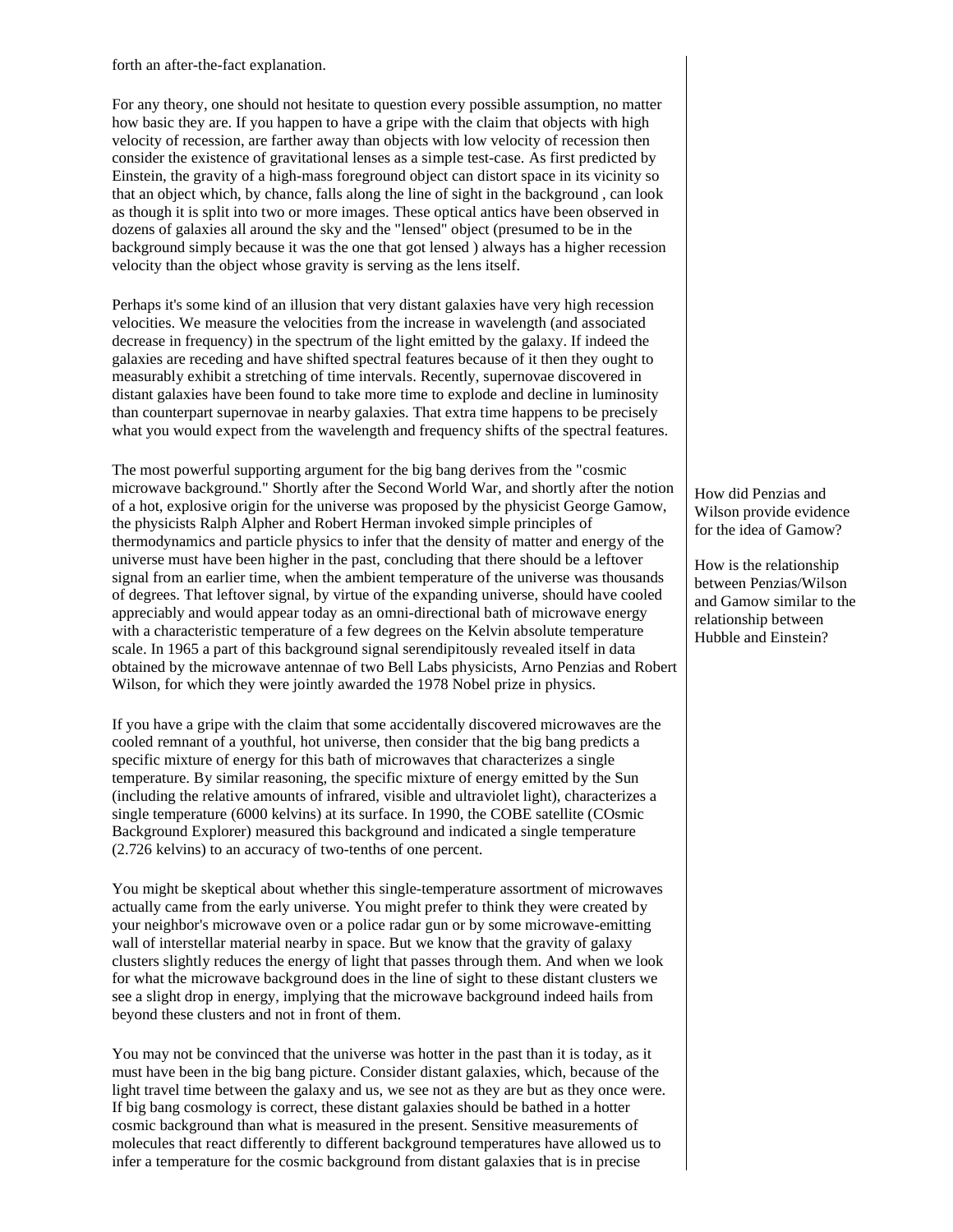accord with the predicted temperature of the universe at the time the light that we measured left these galaxies.

Just for fun, let's turn back the big bang clock, and use current laws of physics to extrapolate the behavior of the universe to a time when it was much smaller, denser, and hotter--when the background was upwards of a trillion degrees. (Our current theories of physics actually allow us to describe the behavior of the universe starting from the first 0.0000000000000000000000000000000000000000001 seconds of its existence all the way up to 15 billion years and beyond. Times earlier than this  $10^{-43}$  seconds have no meaning in quantum mechanics.) At these early times and high temperatures, all atoms were broken apart into their component nuclear particles. Combining all that we know of quantum mechanics, particle physics, and all we have learned from busting atoms to smithereens in particle accelerators, we conclude that as the cosmic soup expanded and cooled, nuclear particles recombined to make a specific and predictable assortment of atoms: the universe was born with 75 percent of its mass as hydrogen and about 25 percent as helium. These are bold extrapolations, but surveys of the most helium-deficient galaxies (those that have undergone very little star formation and hence suffered very little contamination) routinely find between 22 and 27 percent helium, in good agreement with big bang predictions.

A few other light elements are predicted to have formed in trace amounts during the first several moments of the universe. Among these are "heavy" hydrogen (which is simply a proton and a neutron), "light" helium (which is simply helium that is missing a neutron from its nucleus), and lithium (the third lightest element on the periodic table of elements). The measured quantities of these light elements in the universe are also consistent with the predictions from the big bang.

We didn't just make this stuff up. It represents an unprecedented marriage of astrophysics and particle physics where a coherent cosmic picture has emerged from a minimum of assumptions that tells us the galaxy velocities are real, the galaxy distances are real, the expanding universe is real, relativity is real, quantum mechanics is real, and the big bang is real. Whenever different sub-branches of a science support the same theory then the confidence you bestow upon the theory is greatly enhanced.

But alas, all is not perfect in paradise. There remains a few holes in big bang theory.

Most importantly, the density of mass in the universe today implies an initial value that is remarkably close to the critical density, which is the density that packs just enough mass for the universe to live at the boundary between one that will ultimately recollapse and one that will expand forever. The fine-tuning that this requires among the values for many of the cosmological parameters in the early universe could not have happened randomly.

And going deeper than the simple extrapolations of the big bang we find that the microwave background is far too uniform from one patch of the sky to the next to have emerged from the conditions thought to have been present in the early universe.

Unfortunately, the early, rapid expansion of the universe does not leave enough time for the galaxies to form as we think they should form; and the big bang cannot tell us what happened before  $10^{-43}$  seconds, or for that matter, what happened before zero seconds--or why the laws of physics are what they are.

Do we throw away the big bang along with the bath water because of these complications? Or do we retain the big bang's successful predictions and see if there is room to modify the theory's details in an attempt to solve these problems? These sorts of questions have arisen before. In the mid-sixteenth century, the Polish astronomer Nicolaus Copernicus proposed a model of the known universe with the Sun as the center of all motion rather than Earth. This heliocentric model was much, much simpler than the competing geocentric model because it removed the need for complex epicycles to account for the motions of the planets in the sky, especially during their occasional retrograde motion. But there was a problem. The predicted paths of the planets in the heliocentric model continually deviated

The author believes galaxies with relatively few stars provide evidence that cosmologists were accurate in their estimates of the proportion of hydrogen and helium in the early universe. Why would galaxies with fewer stars provide a better indication of the proportion of hydrogen to helium in the early universe than galaxies with many more stars?

Why do you think the author chose to make the statement, "We didn't just make this stuff up"?

Why does the author choose to divulge problems with the big bang theory?